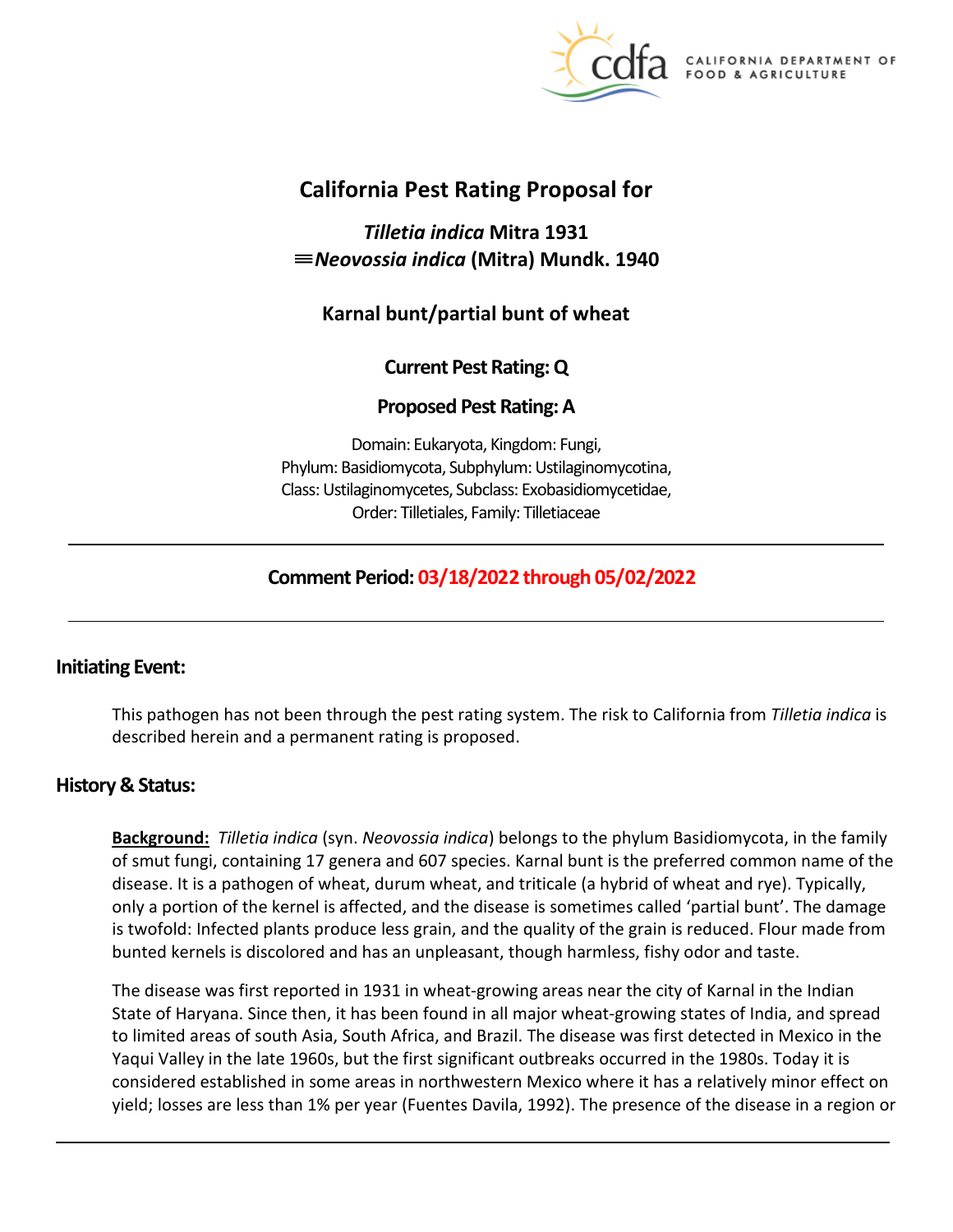

country results in quarantine restrictions. There are three counties in Arizona where the disease has been found over the last 25 years that are under federal and Arizona state regulation. Restrictions prevent domestic and international movement of wheat from regulated areas, with most wheat importing countries have zero-tolerance limit for *T. indica,* which is also considered a biosecurity threat (Singh et al., 2020).

California mainly grows hard red winter wheat and durum wheat. The hard red varieties are classed as winter wheat due to the timing of its market entry. The main winter wheat production areas in California are in the San Joaquin Valley, in Fresno, Kern, Kings and Tulare counties, and some production occurs in Northern California. Durum wheat is a high-protein spring wheat primarily used to make pasta. The production area of durum wheat is split between the San Joaquin Valley and the desert in Riverside and Imperial counties. A total of 420,000 acres of wheat were planted during 2019, and 122,000 acres of this total were harvested for grain, yielding 217,000 tons (CDFA AG Stats Review, 2020).

*Hosts: Tilletia indica* is reported to infect several grass species under artificial infection conditions (Carris et al., 2006). However, under natural conditions, the pathogen is restricted only to wheat (*Triticum aestivum* and *T. vulgare)*, durum wheat (*T. durum)*, and triticale *(Triticum aestivum* × *Secale cereale)* a hybrid of wheat and rye (Farr and Rossman, 2022; Gaudet et al., 2001).

*Symptoms*: Symptoms depend on climate and are most severe when conditions are relatively cold and humid (Biswas et al., 2013). Airborne teliospores can infect wheat plant from the emergence of florets from boot stage up to soft dough stage (Goates and Jackson, 2006). The fungus causes a reduction in the length of ears as well as in the number of spikelets with bunted ears. Infected plants may be dwarfed. Diseased seeds often keep a partial seed coat, and the embryo and part of the endosperm are converted to masses of small black teliospores. The spores can emit a fishy odor (due to the presence of trimethylamine). Partially bunted seeds often retain their ability to germinate, and grains with trace-to-moderately-low infections generally produce healthy plants.

Symptoms will be seen at the soft-dough stage of grain development in the form of blackened areas surrounding the base of the grains, which extend upward along the suture to varying degrees. Karnal bunt is usually not noticed until broken and/or partially smutted kernels are seen in threshed grain. Unless the disease is severe, only a few florets per spike are affected and diseased spikes are not conspicuous because the glumes appear normal and are not distorted by the presence of infected kernels. In severely infected spikes, however, the glumes may spread apart near maturity, exposing the bunted grains. Infected grains are irregularly distributed in the spike; some are completely infected, but most are partially infected (Carris et al., 2006).

*Transmission:* Spread of the fungus can occur by transporting infested and infected seed. Unlike other smut and bunt fungi, *T. indica* does not infect seedlings. However, teliospores that heavily contaminate seeds germinate in the soil and are an important inoculum source of the pathogen (Bains and Dhaliwal, 1989). The teliospores germinate in response to free moisture and produce numerous sporidia at the soil surface that are forcibly ejected and then dispersed by wind, splashing water and insects. Sporidia are fragile and may be able to move only short distances. This fungus must infect plants between the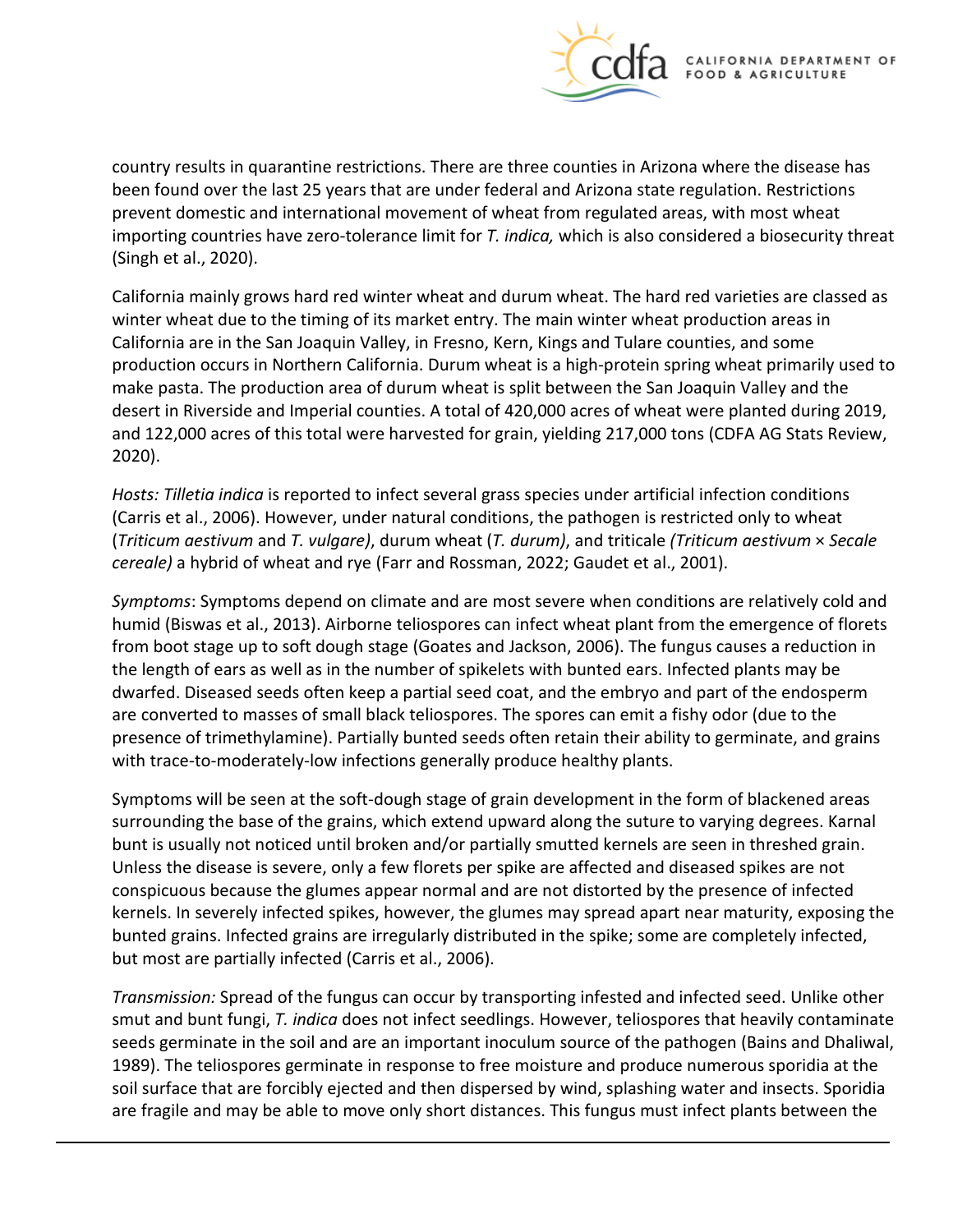

beginning of spike emergence and the end of flowering (Smilanick et al., 1985). Spores can be carried on a variety of surfaces, plants and plant parts, seeds, soil, elevators, buildings, farm equipment, tools, and even vehicles.

*Damage Potential:* Karnal bunt is regarded as a minor disease most places where it occurs. Losses ranging from 5 to 20% have been reported. However, even during years of severe epidemics in India, the total damage to the wheat crop ranged from 0.3 to 0.5% of total production (CABI, 2022). The weight of infected grains is directly related to the severity of infection; as the degree of infection increases, the weight of the grains correspondingly decreases (Wright et al., 2006).

The disease seems to be favored by cool temperatures and high relative humidity at heading. Temperatures of 8-20° C and high humidity with rain and cloudy weather are most favorable for infection of the ears (Royer and Rytter, 1985). Dry weather, high temperatures (20-25° C) and bright sunlight are unfavorable for disease development (Holmes et al., 1996).

**Worldwide Distribution**: Afghanistan, Brazil, India, Iran, Iraq, Mexico, Nepal, Pakistan, South Africa, United States (*Arizona*- *La Paz, Maricopa, and Pinal counties*) (CABI-CPC, 2022).

**Official Control:** *Tilletia indica* has long been an important quarantine pest. The pathogen is regulated by the European Union and by other EPPO countries (Belarus, Russia, Turkey, Ukraine). It is also considered to present a risk in Africa, Asia, Near East and South America (CABI, 2022).

*Tilletia indica* is on the USDA PCIT's harmful organism list for Albania, Algeria, Angola, Argentina, Azerbaijan, Benin, Plurinational State of Bolivia, Bosnia and Herzegovina, Botswana, Brazil, Burkina Faso, Burundi, Cameroon, Canada, Central African Republic, Chad, Chile, China, Colombia, Congo, The Democratic Republic of the Congo, Cote d'Ivoire, Ecuador, Egypt, El Salvador, Equatorial Guinea, Ethiopia, Eurasian Customs Union, European Union, Gabon, Gambia, Georgia, Ghana, Guatemala, Guinea, Guinea-Bissau, Holy See (Vatican City State), Israel, Japan, Jordan, Korea, Republic of, Lesotho, Liberia, Madagascar, Mali, Mauritania, Mauritius, Mexico, Republic of Moldova, Monaco, Morocco, Mozambique, Namibia, New Zealand, Nicaragua, Niger, Norway, Oman, Pakistan, Paraguay, Peru, Qatar, Republic of North Macedonia, Rwanda, San Marino, Senegal, Serbia, Sierra Leone, Somalia, South Africa, Svalbard and Jan Mayen, Taiwan, Tajikistan, United Republic of Tanzania, The Kingdom of Eswatini, Togo, Tunisia, Turkey, Turkmenistan, Uganda, Ukraine, United Arab Emirates, United Kingdom, Uruguay, Uzbekistan, Viet Nam, Zimbabwe (USDA, 2022).

It is on the EPPO's A1 list for Argentina, Azerbaijan, Bahrain, Brazil, Chile, China, Comite de Sanidad Vegetal del Cono Sur, Egypt, Eurasian Economic Union, European and Mediterranean Plant Protection Organization, European Union, Georgia, Inter-African Phytosanitary Council, Jordan, Kazakhstan, Paraguay, Russia, Turkey, Ukraine, United Kingdom, Uruguay, Uzbekistan, on the A2 list for Asia and Pacific Plant Protection Commission, and a quarantine pest for Belarus, Canada, Israel, Mexico, Moldova, Morocco, New Zealand, Norway, Tunisia, United States of America (EPPO, 2022).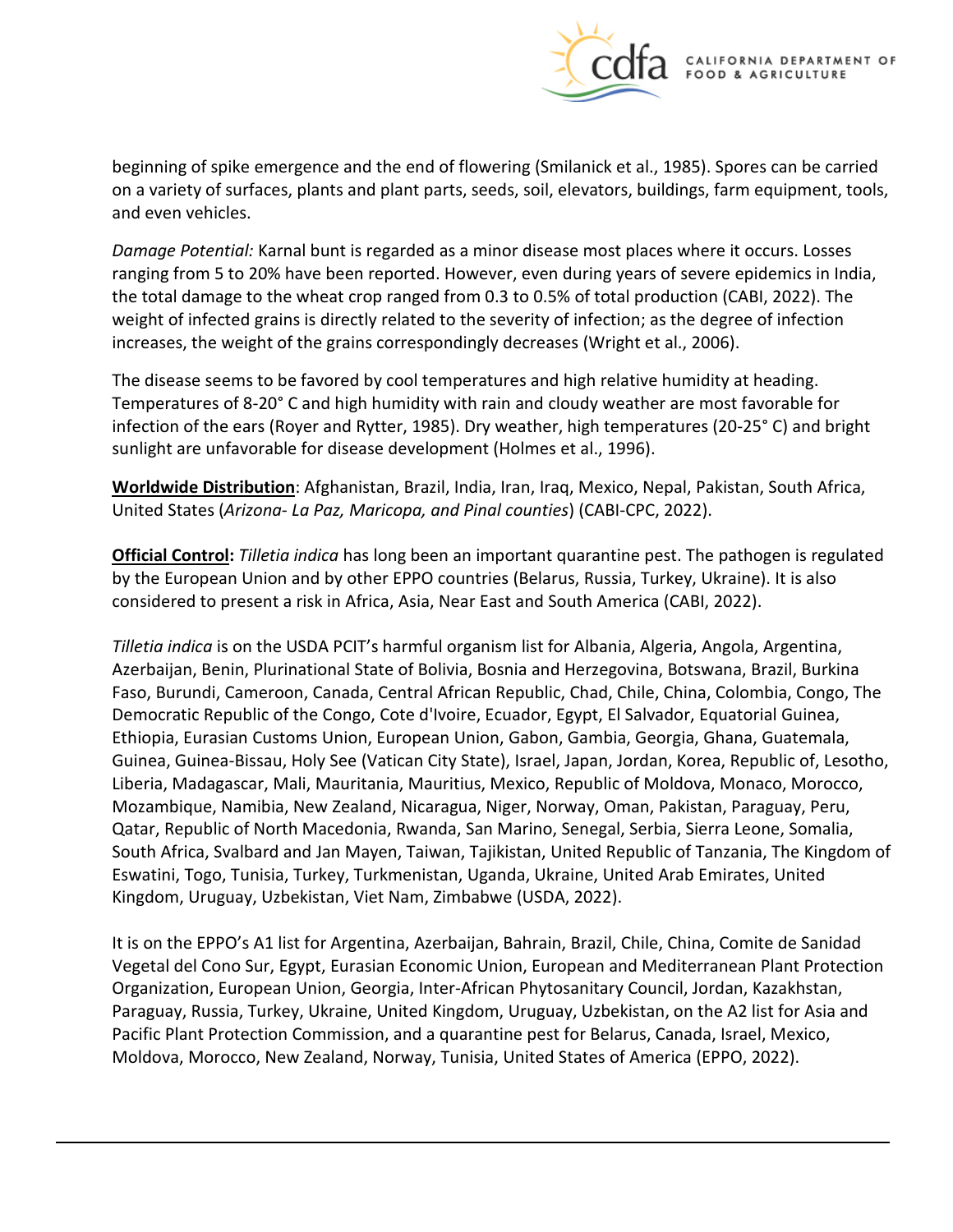

There is a Federal Domestic Quarantine against Karnal bunt. [https://www.ecfr.gov/current/title-](https://www.ecfr.gov/current/title-7/subtitle-B/chapter-III/part-301/subpart-U?toc=1)[7/subtitle-B/chapter-III/part-301/subpart-U?toc=1](https://www.ecfr.gov/current/title-7/subtitle-B/chapter-III/part-301/subpart-U?toc=1) 

The following are regulated articles: (a) Conveyances, including trucks, railroad cars, and other containers used to move host crops produced in a regulated area that have tested positive for Karnal bunt through the presence of bunted kernels; (b) Grain elevators/equipment/structures used for storing and handling host crops produced in a regulated area that have tested positive for Karnal bunt through the presence of bunted kernels; (c) Seed conditioning equipment and storage/handling equipment/structures that have been used in the production of wheat, durum wheat, and triticale found to contain the spores of *Tilletia indica*; (d) Plants or plant parts (including grain, seed, and straw) and hay cut after reaching the dough stage of all varieties of wheat (*Triticum aestivum*), durum wheat (*Triticum durum*), and triticale (*Triticum aestivum × Secale cereale*) that are produced in a regulated area, except for straw/stalks/seed heads for decorative purposes that have been processed or manufactured prior to movement and are intended for use indoors; (e) *Tilletia indica* (Mitra) Mundkur; (f) Mechanized harvesting equipment that has been used in the production of wheat, durum wheat, or triticale that has tested positive for Karnal bunt through the presence of bunted kernels; and (g) Any other product, article, or means of conveyance when: (1) An inspector determines that it presents a risk of spreading Karnal bunt based on appropriate testing and the intended use of the product, article, or means of conveyance; and (2) The person in possession of the product, article, or means of conveyance has been notified that it is regulated under this subpart.

Any wheat, durum wheat, or triticale that originates within a regulated area must be tested and found free from bunted wheat kernels and spores before it may be used as seed within or outside a regulated area.

There is a California State Interior Quarantine 3430. KARNAL BUNT DISEASE <http://pi.cdfa.ca.gov/pqm/manual/pdf/413.pdf>At this time (2/22/2022) there are no areas of California under quarantine.

**California Distribution**: In April 1996, following detections of Karnal bunt in wheat fields in the Palo Verde Valley near Blythe, Riverside County, and in the Bard and Winterhaven areas of Imperial County on the Arizona border, a quarantine was imposed by USDA. In July 1997, USDA lifted the quarantine and established regulated areas classified according to specific risk categories. Following years of negative surveys, it was declared eradicated from the state in 2010.

#### **California Interceptions:** None

The risk *Tilletia indica* would pose to California is evaluated below.

### **Consequences of Introduction:**

**1) Climate/Host Interaction:** The highest incidence of disease occurs when the temperature ranges from 18-22.5°C and relative humidity is above 70% (Aujla et al., 1977). The Imperial Valley has higher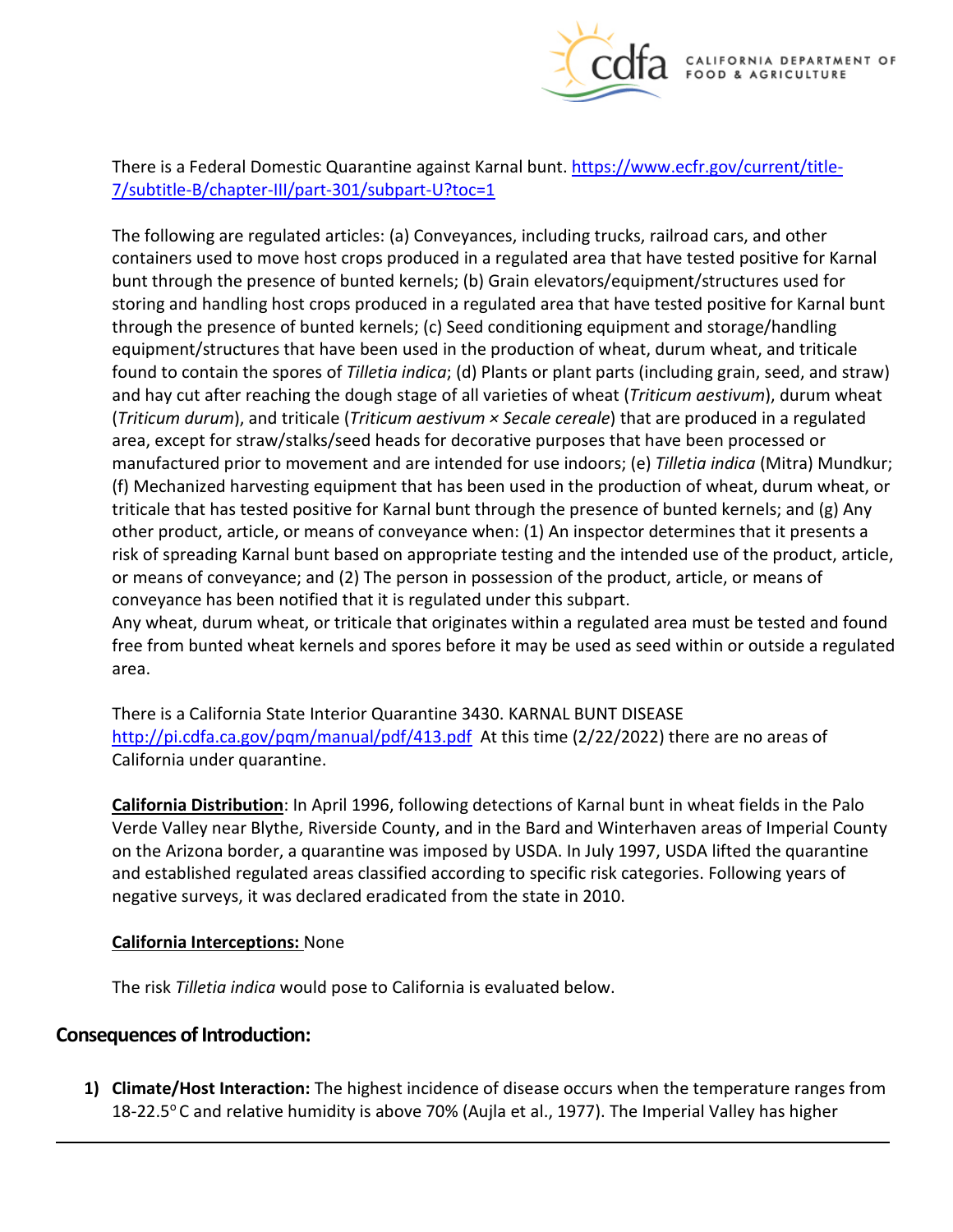

temperatures and lower relative humidities, but the disease was detected there in 1996. The San Joaquin Valley could have favorable conditions for disease development.

Evaluate if the pest would have suitable hosts and climate to establish in California.

**Score**: **3** 

- Low (1) Not likely to establish in California; or likely to establish in very limited areas.
- Medium (2) may be able to establish in a larger but limited part of California.
- **- High (3) likely to establish a widespread distribution in California.**
- **2) Known Pest Host Range:** The natural host range is limited to wheat and wheat hybrids

Evaluate the host range of the pest.

**Score: 1** 

- **- Low (1) has a very limited host range.**
- Medium (2) has a moderate host range.
- High (3) has a wide host range.
- **3) Pest Reproductive Potential:** The pathogen reproduces with airborne spores and can move with infected or infested seeds.

Evaluate the natural and artificial dispersal potential of the pest.

**Score: 3** 

- Low (1) does not have high reproductive or dispersal potential.
- Medium (2) has either high reproductive or dispersal potential.
- **- High (3) has both high reproduction and dispersal potential.**
- **4) Economic Impact:** Yield losses from Karnal bunt are generally low. However, the impact on the quality of the grain with the fishy smell is an important reason to impose quarantines to stop the spread.

Evaluate the economic impact of the pest to California using the criteria below.

### **Economic Impact: A, B, C**

- **A. The pest could lower crop yield.**
- **B. The pest could lower crop value (includes increasing crop production costs).**
- **C. The pest could trigger the loss of markets (includes quarantines).**
- D. The pest could negatively change normal cultural practices.
- E. The pest can vector, or is vectored, by another pestiferous organism.
- F. The organism is injurious or poisonous to agriculturally important animals.
- G. The organism can interfere with the delivery or supply of water for agricultural uses.

### **Economic Impact Score**: **3**

- Low (1) causes 0 or 1 of these impacts.
- Medium (2) causes 2 of these impacts.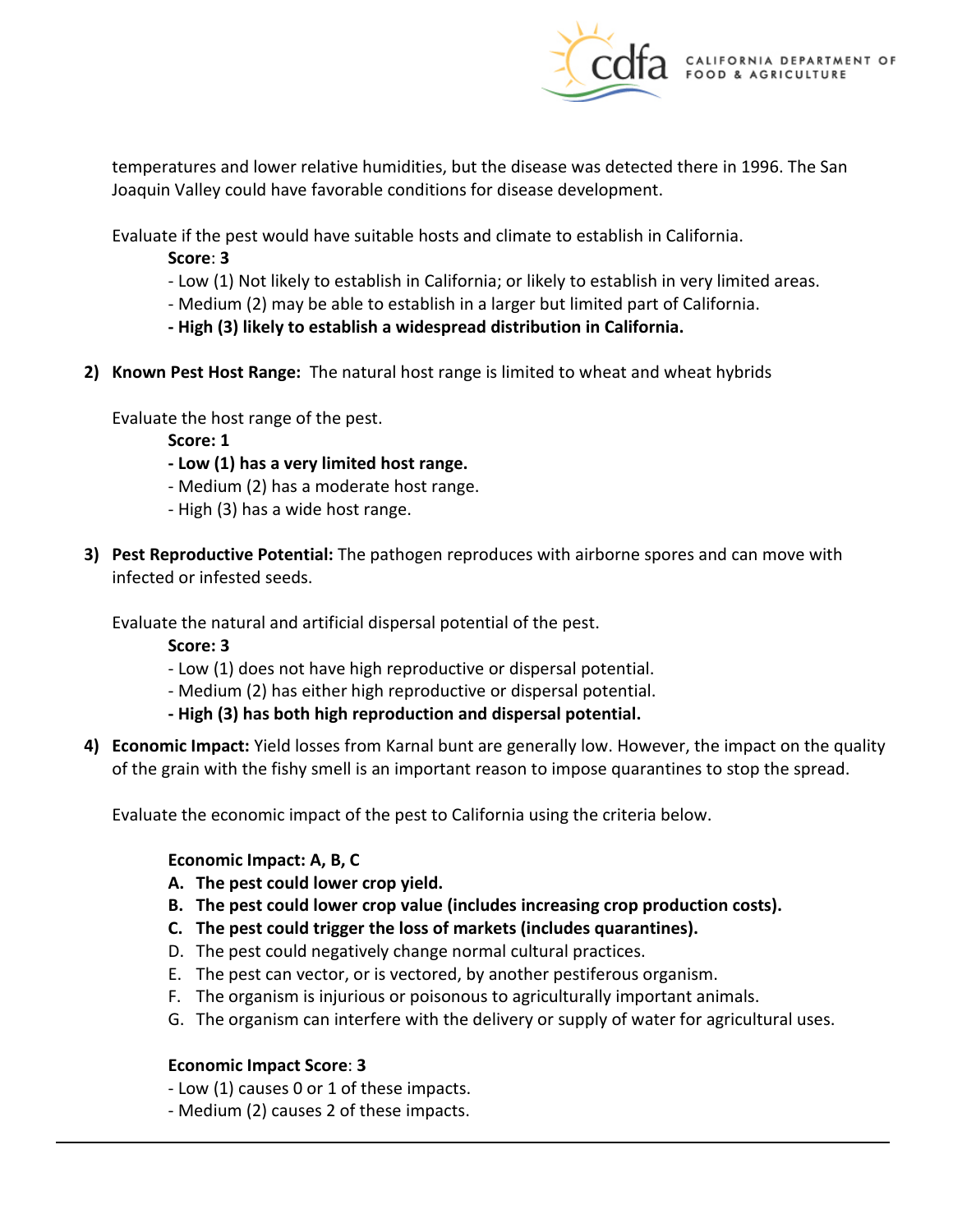

- **High (3) causes 3 or more of these impacts.** 

**5) Environmental Impact:** Imposition of quarantine or regulated areas has a major impact on the ability to harvest and move wheat crops.

Evaluate the environmental impact of the pest to California using the criteria below

#### **Environmental Impact: D**

- A. The pest could have a significant environmental impact such as lowering biodiversity, disrupting natural communities, or changing ecosystem processes.
- B. The pest could directly affect threatened or endangered species.
- C. The pest could impact threatened or endangered species by disrupting critical habitats.
- **D. The pest could trigger additional official or private treatment programs.**
- E. The pest significantly impacts cultural practices, home/urban gardening or ornamental plantings.

#### **Environmental Impact Score: 2**

- Low (1) causes none of the above to occur.
- **- Medium (2) causes one of the above to occur.**
- High (3) causes two or more of the above to occur.

### **Consequences of Introduction to California for** *Tilletia indica:* **Medium**

Add up the total score and include it here**. 12**   $-Low = 5-8$  points **-Medium = 9-12 points**  -High = 13-15 points

**6) Post Entry Distribution and Survey Information**: Evaluate the known distribution in California. Only official records identified by a taxonomic expert and supported by voucher specimens deposited in natural history collections should be considered. Pest incursions that have been eradicated, are under eradication, or have been delimited with no further detections should not be included.

Karnal bunt was detected in California in 1996. It was declared eradicated in 2010.

#### *Evaluation is 'Not established***'**.

**Score: 0** 

#### **-Not established (0) Pest never detected in California or known only from incursions.**

**-**Low (-1) Pest has a localized distribution in California or is established in one suitable climate/host area (region).

-Medium (-2) Pest is widespread in California but not fully established in the endangered area, or pest established in two contiguous suitable climate/host areas.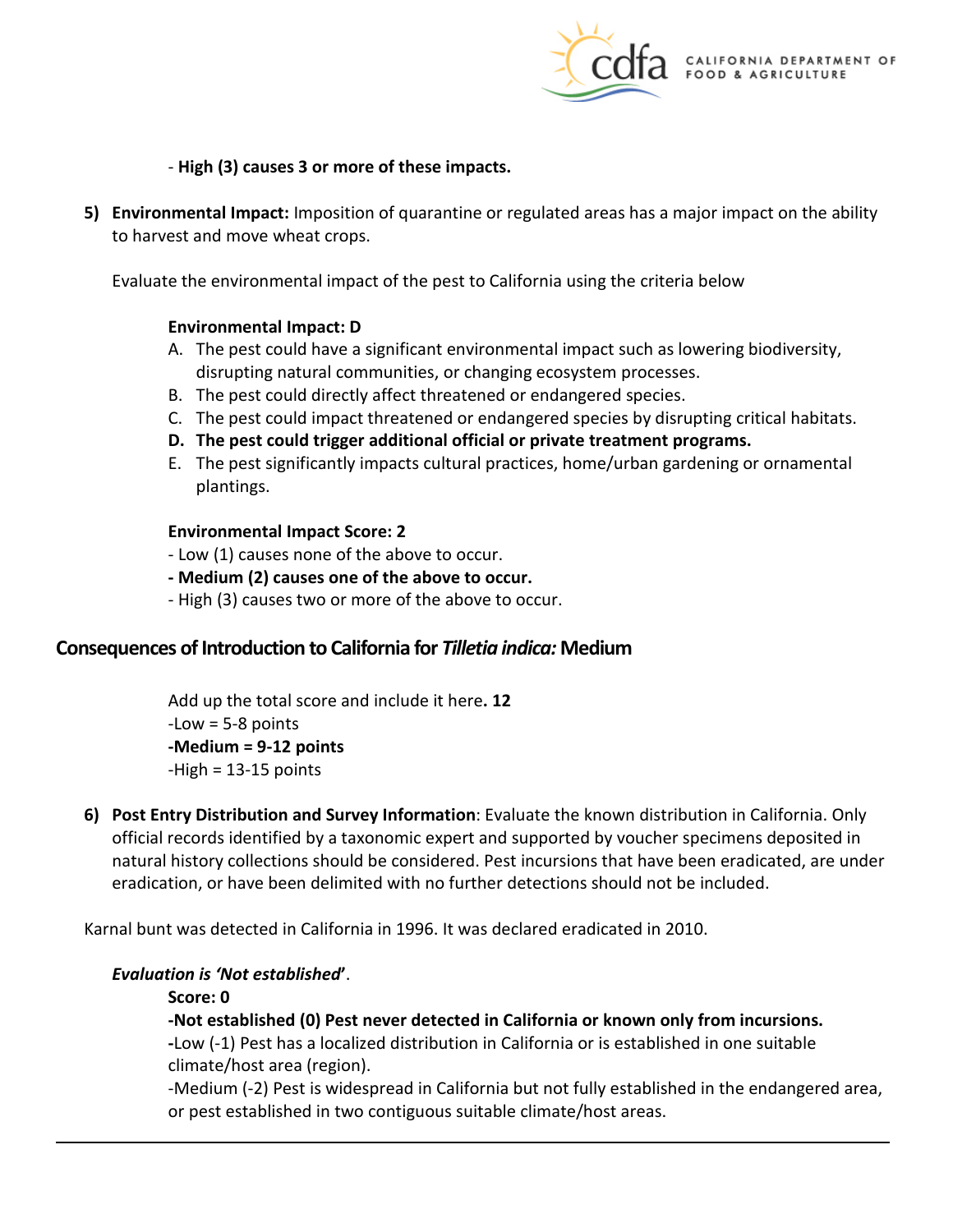

-High (-3) Pest has fully established in the endangered area, or pest is reported in more than two contiguous or non-contiguous suitable climate/host areas.

**7) The final score is** the consequences of introduction score minus the post entry distribution and survey information score: (Score)

*Final Score: Score of Consequences of Introduction – Score of Post Entry Distribution and Survey Information = 12* 

## **Uncertainty:**

Karnal bunt is known to occur in regions of arid and semi- arid climate with hot summers, mild cold winters with some rain. Climatic changes predicted include increased temperature, change in precipitation, increased  $CO<sub>2</sub>$ , and drought. These changes may make wheat more susceptible in some parts of California.

## **Conclusion and Rating Justification:**

Based on the information provided above the proposed rating for *Tilletia indica* **is A.** 

### **References:**

Aujla, S.S., Sharma, Y.R., Chand, K. and Sawney, S.S. 1977. Influence of weather factors on the incidence and epidemiology of Karnal bunt disease of wheat in the Punjab [India]. Indian Journal of Ecology (India).

Biswas, B., Dhaliwal, L.K., Mann, S.K., Kaur, G. and Kashyap, P.L. 2013. A model-based approach for predicting Karnal bunt disease of wheat under Punjab conditions. J. Agrometeorol, 15, pp.158-162.

CABI Crop Production Compendium 2022. *Tilletia indica* (Karnal bunt of wheat) <https://www.cabi.org/cpc/datasheet/36168>. Accessed 2/21/22

Carris, L.M., Castlebury, L.A. and Goates, B.J., 2006. Nonsystemic bunt fungi—*Tilletia indica* and *T. horrida*: a review of history, systematics, and biology. Annu. Rev. Phytopathol., 44, pp.113-133.

Dhaliwal, H.S. and Singh, D.V. 1989. Production and inter-relationship of two types of secondary sporidia of Neovossia indica. Current Science, pp.614-618.

EPPO Global Database. 2022. *Tilletia indica* [https://gd.eppo.int/taxon/NEOVIN.](https://gd.eppo.int/taxon/NEOVIN) Accessed 2/22/22

Farr, D.F., and Rossman, A.Y. Fungal Databases, U.S. National Fungus Collections, ARS, USDA. *Tilletia indica*. Retrieved 2/21/2022, from [https://nt.ars-grin.gov/fungaldatabases/](https://nt.ars-grin.gov/fungaldatabases)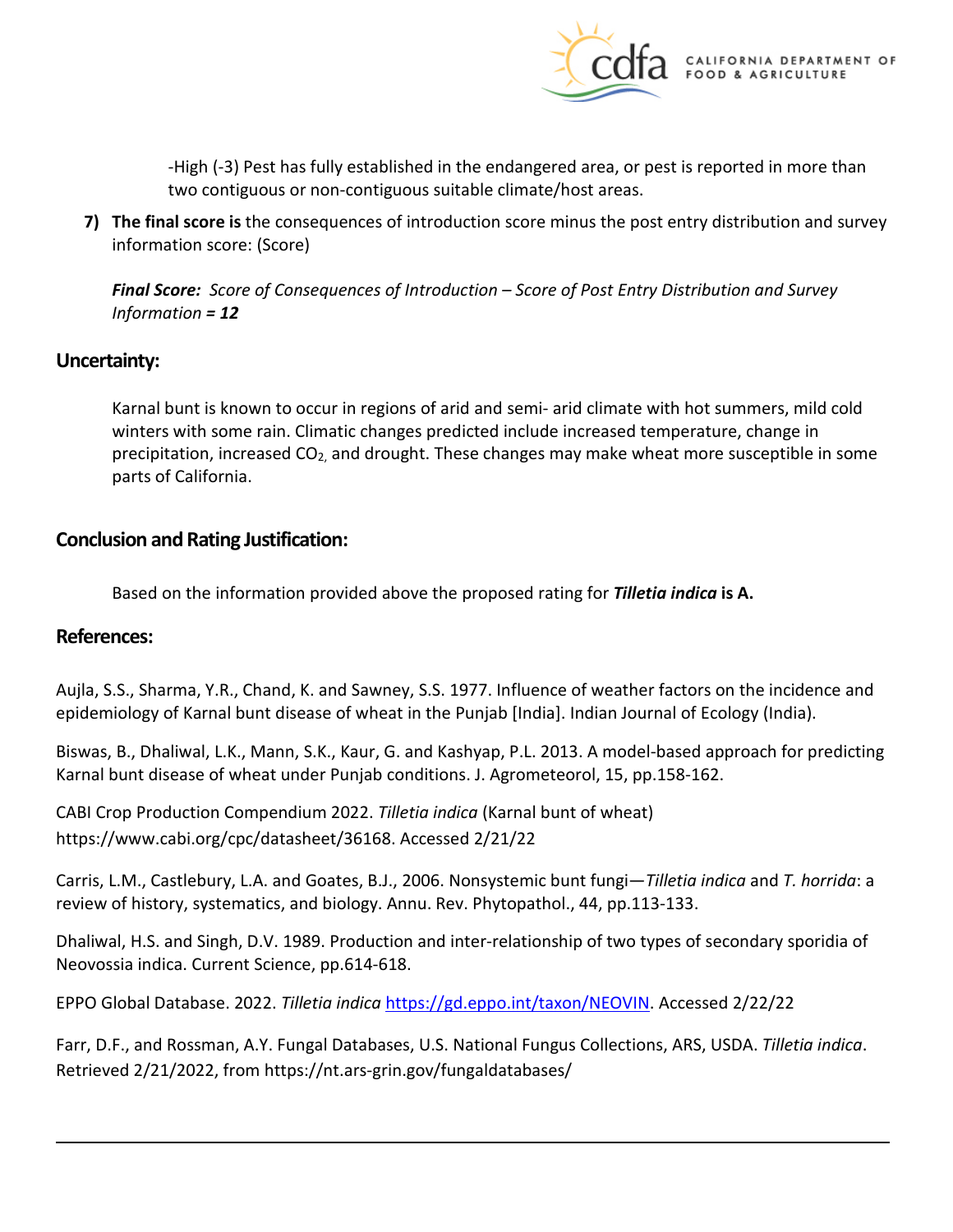

Fuentes Davila, G. 1992. Update on Karnal bunt research in Mexico (Vol. 7). CIMMYT. Wheat Special Report No.7 Ciudad Obregon, Sonora, Mexico May 8-9, 1991

Gaudet, D. A., Fuentes-Davila, G., Pauw, R. M. de, Burnett, P. A. 2001. Reactions of western Canadian spring wheat and triticale varieties to *Tilletia indica*, the causal agent of Karnal bunt. Canadian Journal of Plant Science, 81(3), 503-508.

Goates, B. J. and Jackson, E. W. 2006. Susceptibility of wheat to *Tilletia indica* during stages of spike development. Phytopathology, 96(9), pp.962-966.

Holmes, G., Jackson, L. and Perring, T. 1997. Imperial Valley conditions limit Karnal bunt in wheat. California Agriculture, 51(3), pp.29-32.

Jones, D.R., 2009. Towards a more reasoned assessment of the threat to wheat crops from *Tilletia indica*, the cause of Karnal bunt disease. European journal of plant pathology, 123(3), pp.247-259.

Royer, M. H. and Rytter, J. 1985. Artificial inoculation of wheat with *Tilletia indica* from Mexico and India. Plant disease, 69(4), pp.317-319.

Singh, J., Aggarwal, R., Gurjar, M.S., Sharma, S., Jain, S. and Saharan, M.S. 2020. Identification and expression analysis of pathogenicity-related genes in *Tilletia indica* inciting Karnal bunt of wheat. Australasian Plant Pathology, 49(4), pp.393-402.

Smilanick, J. L., Hoffmann, J. A., and Royer, M.H. 1985. Effect of temperature, pH, light, and desiccation on teliospore germination of *Tilletia indica*. Phytopathology, 75(12), pp.1428-1431.

Wright, D., Murray, G. and Brennan, J. 2006. Draft national contingency plan for Karnal bunt of wheat. Part I background and importance. Plant Health Aust, 15, pp.1-79.

USDA Phytosanitary Certificate Issuance and Tracking System, Phytosanitary Export Database (PExD) Harmful Organisms Database Report. *Tilletia indica*. Accessed 2/22/2022

# **Responsible Party:**

Heather J. Scheck, Primary Plant Pathologist/Nematologist, CDFA/PHPPS ECOPERS, 1220 N St Rm 221, Sacramento, CA 95814 Phone: (916) 654-1017, permits [@] [cdfa.ca.gov.](https://cdfa.ca.gov)

# **\*Comment Period: 03/18/2022 through 05/02/2022**

# **\*NOTE:**